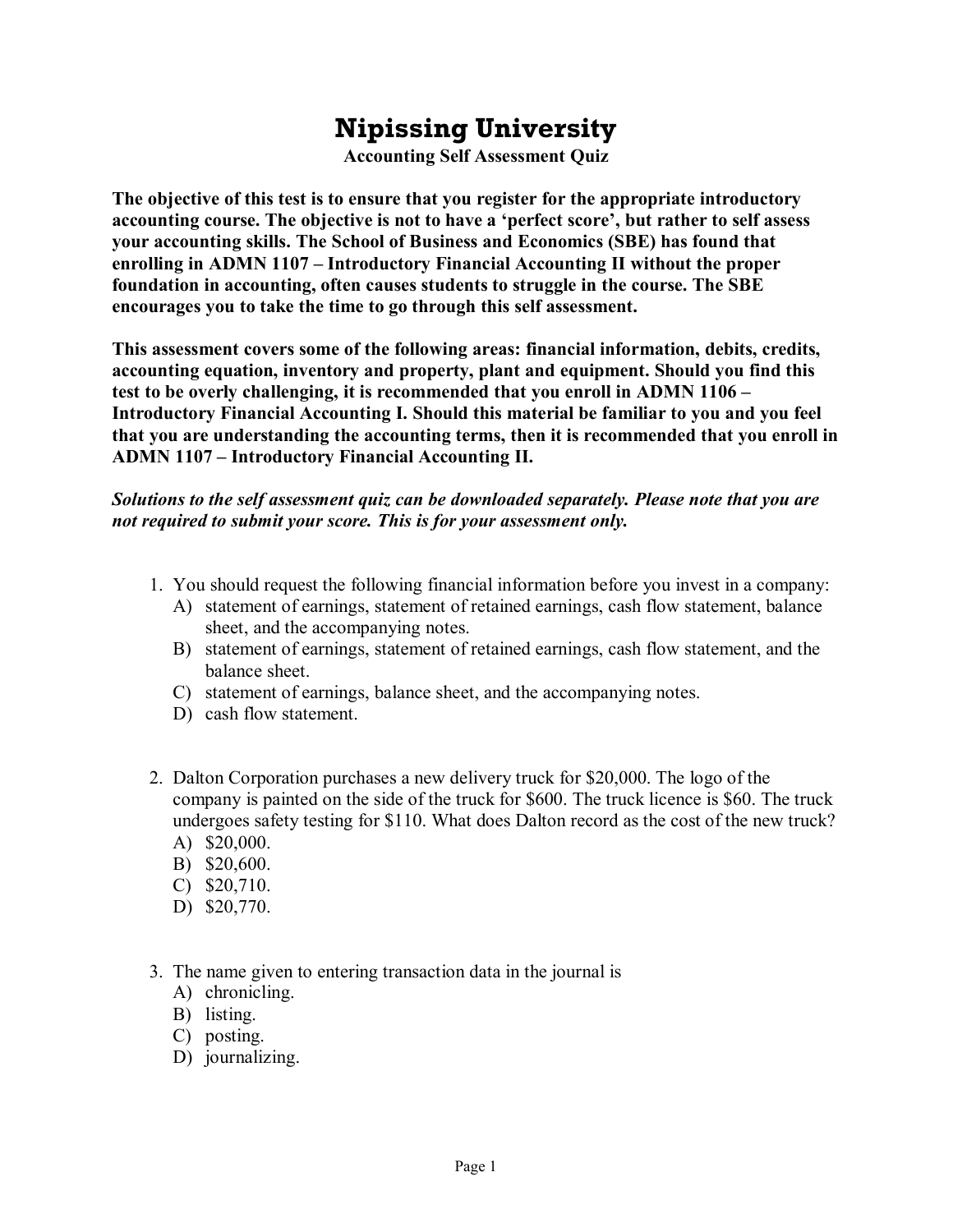- 4. Company A sells \$500 of merchandise on account to Company B with credit terms of 2/10, n/30. If Company B remits a cheque, taking advantage of the discount offered, what is the amount of Company B's cheque?
	- A) \$410.
	- B) \$490.
	- C) \$470.
	- D) \$500.
- 5. Under the accrual basis of accounting
	- A) cash must be received before revenue is recognized.
	- B) net earnings are calculated by matching cash outflows against cash inflows.
	- C) events that change a company's financial statements are recognized in the period they occur rather than in the period in which cash is paid or received.
	- D) the ledger accounts must be adjusted to reflect a cash basis of accounting before financial statements are prepared under generally accepted accounting principles.
- 6. XYZ Inc. is a wholesaler of electronics. It purchased 1,000 units of Product X for \$500 during 2005. The selling price during the year was \$750 per unit. At year end it had 100 units on hand. Shortly after year end, it reduced the selling price by 40% to sell off the stock. The cost of product  $X$  in the year-end inventory should be
	- A) \$600.
	- B) \$500.
	- C) \$400.
	- D) \$450.
- 7. Which of the following should *not* be classified as property, plant and equipment?
	- A) Building used as a factory
	- B) Land used in ordinary business operations
	- C) A truck held for resale by an automobile dealership
	- D) Land improvement, such as parking lots and fences
- 8. In a manufacturing company, inventory that is ready for sale is called
	- A) raw materials.
	- B) work in process.
	- C) finished goods.
	- D) store supplies.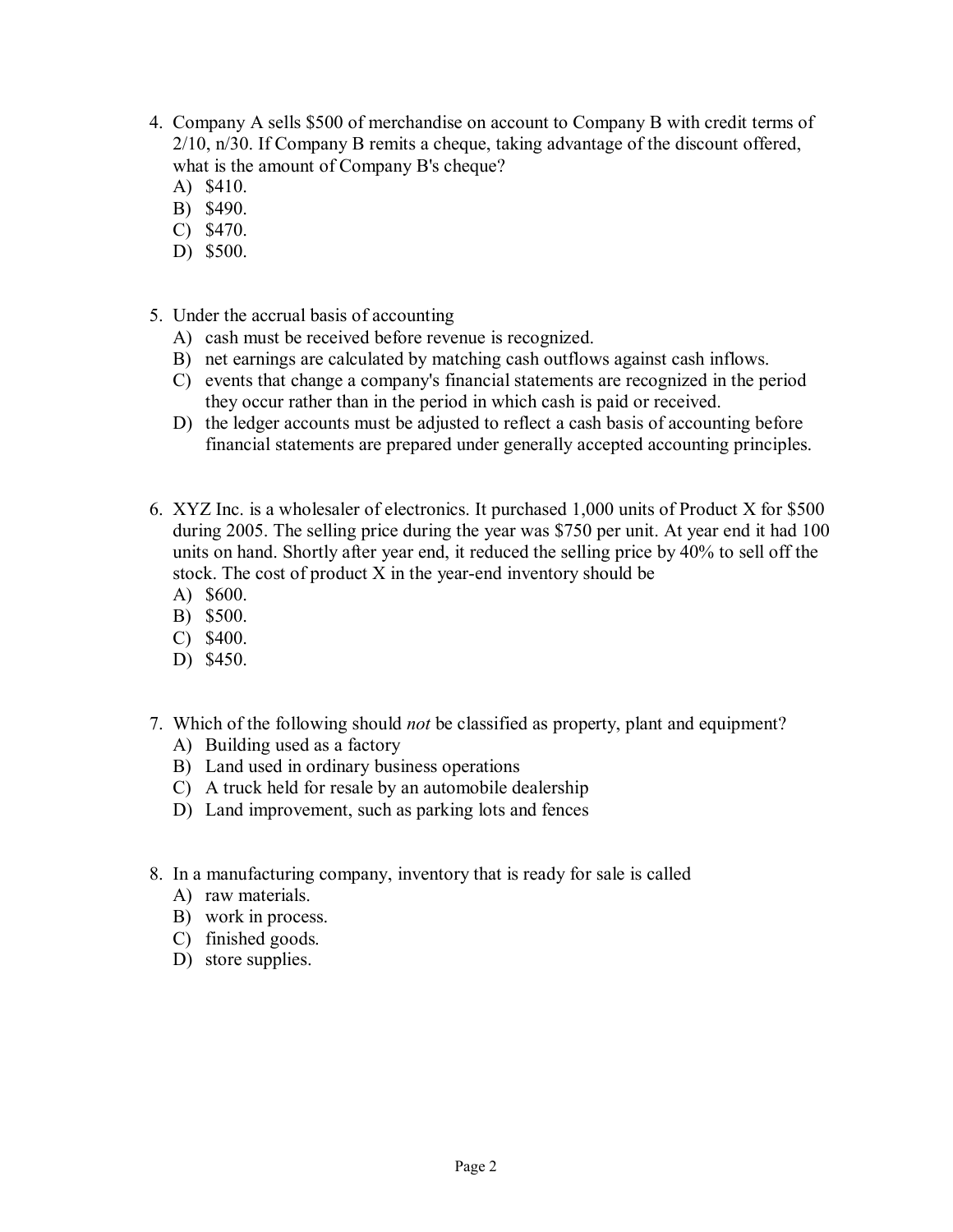- 9. An awareness of the normal balances of accounts would help you spot which of the following as an error in recording?
	- A) A debit balance in the dividends account
	- B) A credit balance in an expense account
	- C) A credit balance in a liabilities account
	- D) A credit balance in a revenue account
- 10. The cost of an amortizable long-lived asset is expensed
	- A) when it is paid for.
	- B) as the asset benefits the company.
	- C) in the period in which it is acquired.
	- D) in the period in which it is disposed of.
- 11. Sales revenue less cost of goods sold is called
	- A) gross profit.
	- B) cost of sales.
	- C) net earnings.
	- D) earnings before income taxes.
- 12. Amortization is the process of
	- A) valuing an asset at its fair market value.
	- B) increasing the value of an asset over its useful life in a rational and systematic manner.
	- C) allocating the cost of an asset to expense over its useful life in a rational and systematic manner.
	- D) writing down an asset to its fair market value each accounting period.
- 13. In the first month of operations, the total of the debit entries to the cash account amounted to \$1,900 and the total of the credit entries to the cash account amounted to \$1,500. The cash account has a
	- A) \$500 credit balance.
	- B) \$900 debit balance.
	- C) \$400 debit balance.
	- D) \$400 credit balance.
- 14. The cost of goods available for sale is allocated between
	- A) beginning inventory and ending inventory.
	- B) beginning inventory and cost of goods on hand.
	- C) ending inventory and cost of goods sold.
	- D) beginning inventory and cost of goods purchased.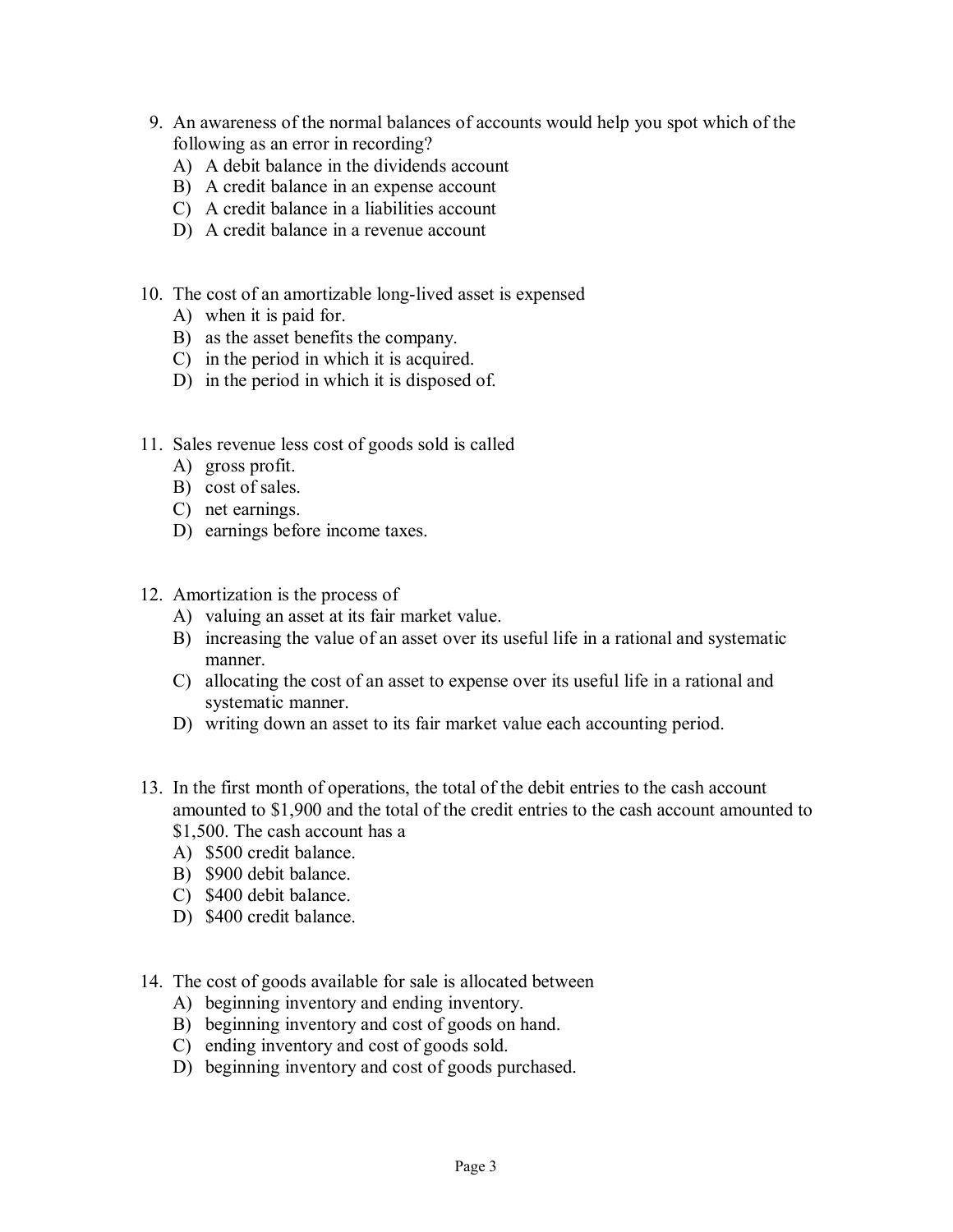- 15. The normal balance of any account is the
	- A) left side.
	- B) right side.
	- C) side which increases that account.
	- D) side which decreases that account.
- 16. A debit is *not* the normal balance for which account listed below?
	- A) Dividends
	- B) Cash
	- C) Accounts receivable
	- D) Service revenue
- 17. A characteristic of property, plant, and equipment is that it is
	- A) intangible.
	- B) used in the operations of a business.
	- C) held for sale in the ordinary course of the business.
	- D) not currently used in the business but held for future use.
- 18. Which one of the following represents the expanded basic accounting equation?
	- A) Assets = Liabilities + Common Shares + Dividends Revenue Expenses
	- B) Assets + Dividends + Expenses = Liabilities + Common Shares + Revenues
	- C) Assets Liabilities Dividends = Common Shares + Revenues Expenses
	- D) Assets = Revenues + Expenses Liabilities
- 19. On a classified balance sheet, current assets are customarily listed
	- A) in alphabetical order.
	- B) with the largest dollar amounts first.
	- C) in the order in which they are expected to be converted into cash.
	- D) in the order of acquisition.
- 20. After transaction information has been recorded in the journal, it is transferred to the A) trial balance.
	- B) statement of earnings.
	- C) general journal.
	- D) ledger.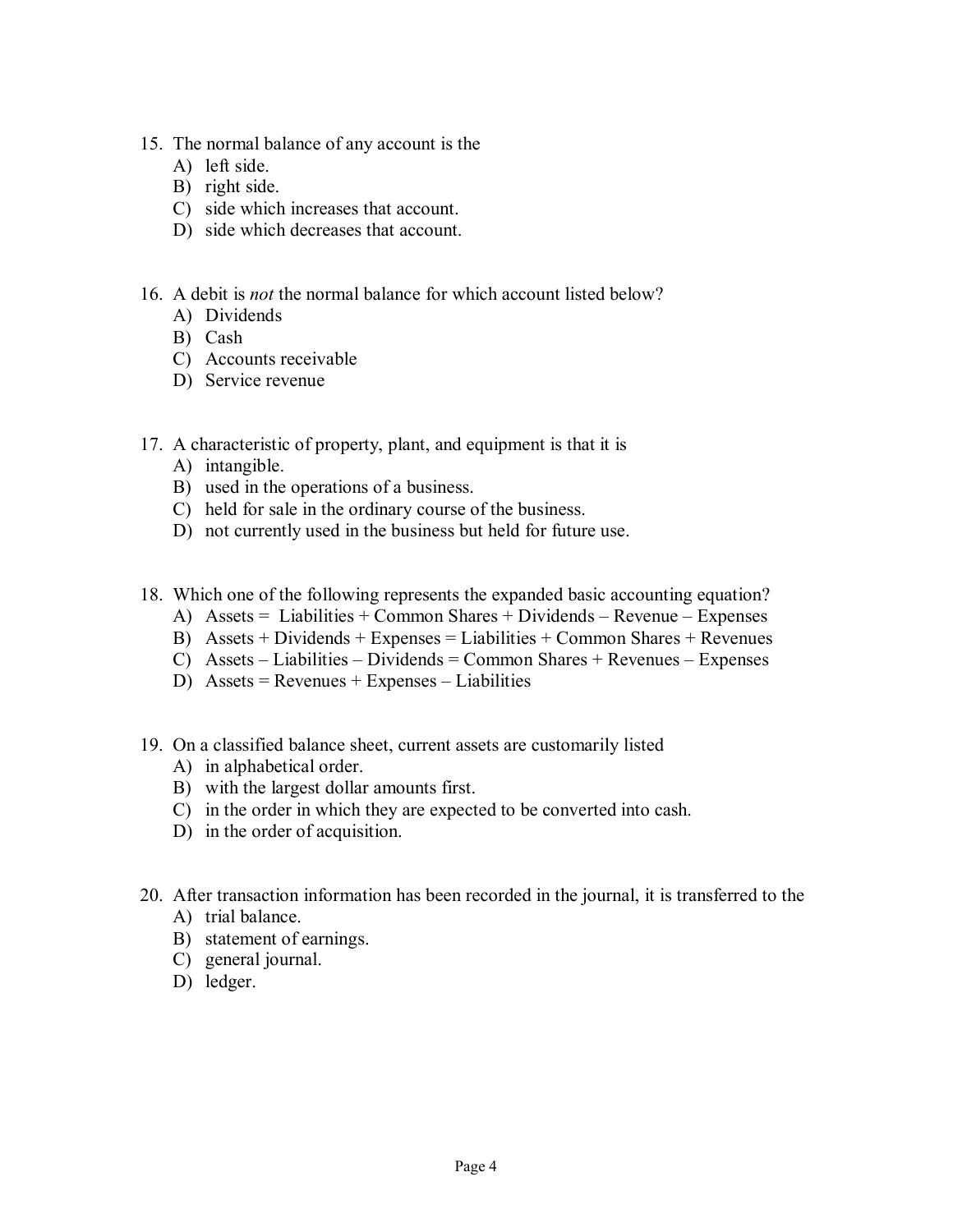- 21. A debit to an asset account indicates a(n)
	- A) error.
	- B) credit was made to a liability account.
	- C) decrease in the asset.
	- D) increase in the asset.
- 22. A journal is *not* useful for
	- A) closing in one place the complete effect of a transaction.
	- B) preparing financial statements.
	- C) providing a record of transactions.
	- D) locating and preventing errors.
- 23. Which of the following statements is *not* true?
	- A) Expenses increase shareholders' equity.
	- B) Expenses have normal debit balances.
	- C) Expenses decrease shareholders' equity.
	- D) Expenses are a negative factor in the calculation of net earnings.
- 24. Cost of goods available for sale consists of the
	- A) cost of beginning inventory and the cost of ending inventory.
	- B) cost of ending inventory and the cost of goods purchased during the year.
	- C) cost of beginning inventory and the cost of goods purchased during the year.
	- D) difference between the cost of goods purchased and the cost of goods sold during the year.
- 25. The Town Laundry purchased \$6,500 worth of laundry supplies on June 2 and recorded the purchase as an asset. On June 30, an inventory of the laundry supplies indicated only \$3,000 on hand. The adjusting entry that should be made by the company on June 30 is
	- A) debit Laundry Supplies Expense, \$3,000; credit Laundry Supplies, \$3,000.
	- B) debit Laundry Supplies Expense, \$3,500; credit Laundry Supplies, \$3,000.
	- C) debit Laundry Supplies, \$3,500; credit Laundry Supplies Expense, \$3,500.
	- D) debit Laundry Supplies Expense, \$3,500; credit Laundry Supplies, \$3,500.
- 26. A credit is *not* the normal balance for which account listed below?
	- A) Common shares account
	- B) Revenue account
	- C) Liability account
	- D) Dividend account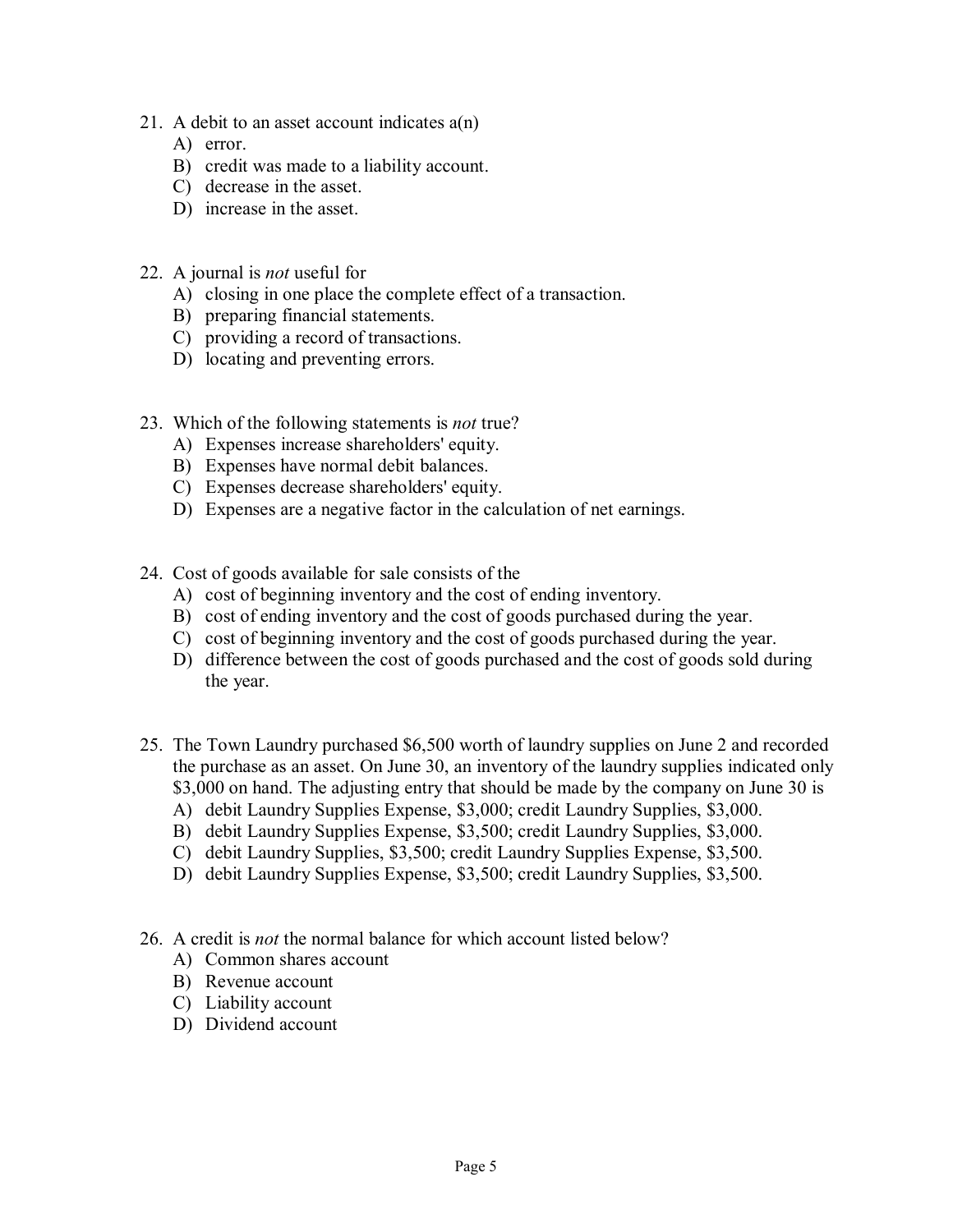- 27. Adjusting entries are required
- Adjusting entries are required<br>A) because some costs expire with the passage of time and have not yet been<br>journalized journalized. A) because some costs expire with the passage of time a<br>journalized.<br>B) when the company's profits are below the budget.<br>C) when expenses are recorded in the period in which the Solution is profited.<br>
Solution that the company's profits are below the budget.<br>
Solution expenses are recorded in the period in which they are earned.<br>
Colution revenues are recorded in the period in which they are earne
	-
	- B) when the company's profits are below the budget.<br>C) when expenses are recorded in the period in which they are earned.<br>D) when revenues are recorded in the period in which they are earned.
	-
- 28. Which account below is *not* a subdivision of shareholders' equity?<br>A) Dividends Which account bot<br>A) Dividends<br>B) Revenues Which account b<br>
A) Dividends<br>
B) Revenues<br>
C) Expenses
	-
	- A) Dividends<br>B) Revenues<br>C) Expenses
	-
	- D) Liabilities
- 29. Detailed records of goods held for resale are *not* maintained under a Detailed records of goods held for<br>A) perpetual inventory system.<br>B) periodic inventory system
	- Detailed records of goods held fo.<br>
	A) perpetual inventory system.<br>
	B) periodic inventory system.<br>
	C) double entry accounting system. A) perpetual inventory system.<br>
	B) periodic inventory system.<br>
	C) double entry accounting system.
	-
	-
	- D) single entry accounting system.
- 30. A perpetual inventory system would most likely be used by  $a(n)$ <br>A) automobile dealership A perpetual inventory system<br>A) automobile dealership.<br>B) hardware store
	- A perpetual inventory<br>A) automobile dealer<br>B) hardware store.<br>C) drugstore.
	- A) automobile c<br>B) hardware sto<br>C) drugstore.<br>D) convenience B) hardware store.<br>
	C) drugstore.<br>
	D) convenience store.
	-
	-
- 31. The specific identification method of costing inventories is used when the
	- A) physical flow of units cannot be determined.
	- B) company sells large quantities of relatively low cost homogeneous items.
	- C) company sells large quantities of relatively low cost heterogeneous items.
	- D) company sells a limited quantity of high-unit cost items.
- 32. On July 1, Winter Shoe Store paid \$12,000 to Sineberg Realty for 6 months' rent beginning July 1. Prepaid Rent was debited for the full amount. If financial statements<br>are prepared on July 31, the adjusting entry to be made by Winter Shoe Store is<br>A) debit Rent Expense, \$12,000; credit Rent Expense, \$ are prepared on July 31, the adjusting entry to be made by Winter Shoe Store is<br>
A) debit Rent Expense, \$12,000; credit Prepaid Rent, \$2,000.<br>
B) debit Perpaid Rent, \$2,000; credit Rent Expense, \$2,000.<br>
C) debit Rent Expe
	-
	- A) debit Rent Expense, \$12,000; credit Prepaid Rent, \$2,000.<br>B) debit Prepaid Rent, \$2,000; credit Rent Expense, \$2,000.<br>C) debit Rent Expense, \$2,000; credit Prepaid Rent, \$2,000.
	-
	- D) debit Rent Expense, \$12,000; credit Prepaid Rent, \$12,000.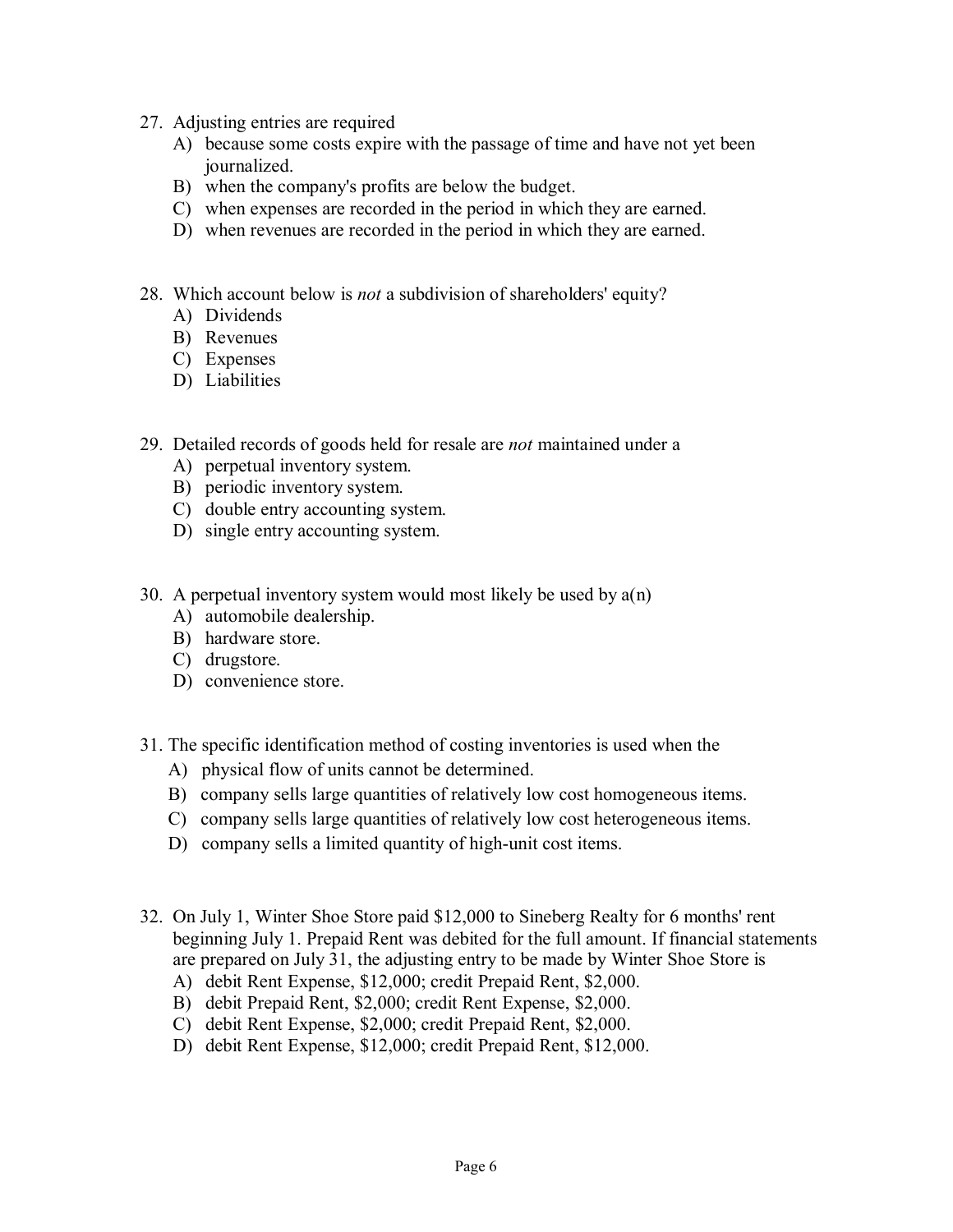- 33. The operating expenses section of a statement of earnings for a merchandising company would *not* include
	- A) freight out.
	- B) utilities expense.
	- C) cost of goods sold.
	- D) insurance expense.
- 34. An account consists of
	- A) a title, a debit balance, and a credit balance.
	- B) a title, a left side, and a debit balance.
	- C) a title, a debit side, and a credit side.
	- D) a title, a right side, and a debit balance.
- 35. The classification and normal balance of the dividend account is
	- A) revenue with a credit balance.
	- B) an expense with a debit balance.
	- C) a liability with a credit balance.
	- D) shareholders' equity with a debit balance.
- 36. The best interpretation of the word credit is the
	- A) offset side of an account.
	- B) increase side of an account.
	- C) right side of an account.
	- D) decrease side of an account.
- 37. At December 31, 2006, before any year-end adjustments, Dolegowski Corporation's Insurance Expense account had a balance of \$725 and its Prepaid Insurance account had a balance of \$2,900. It was determined that \$1,500 of the Prepaid Insurance had expired. The adjusted balance for Insurance Expense for the year would be
	- A) \$1,500.
	- B) \$725.
	- C) \$2,225.
	- D) \$1,125.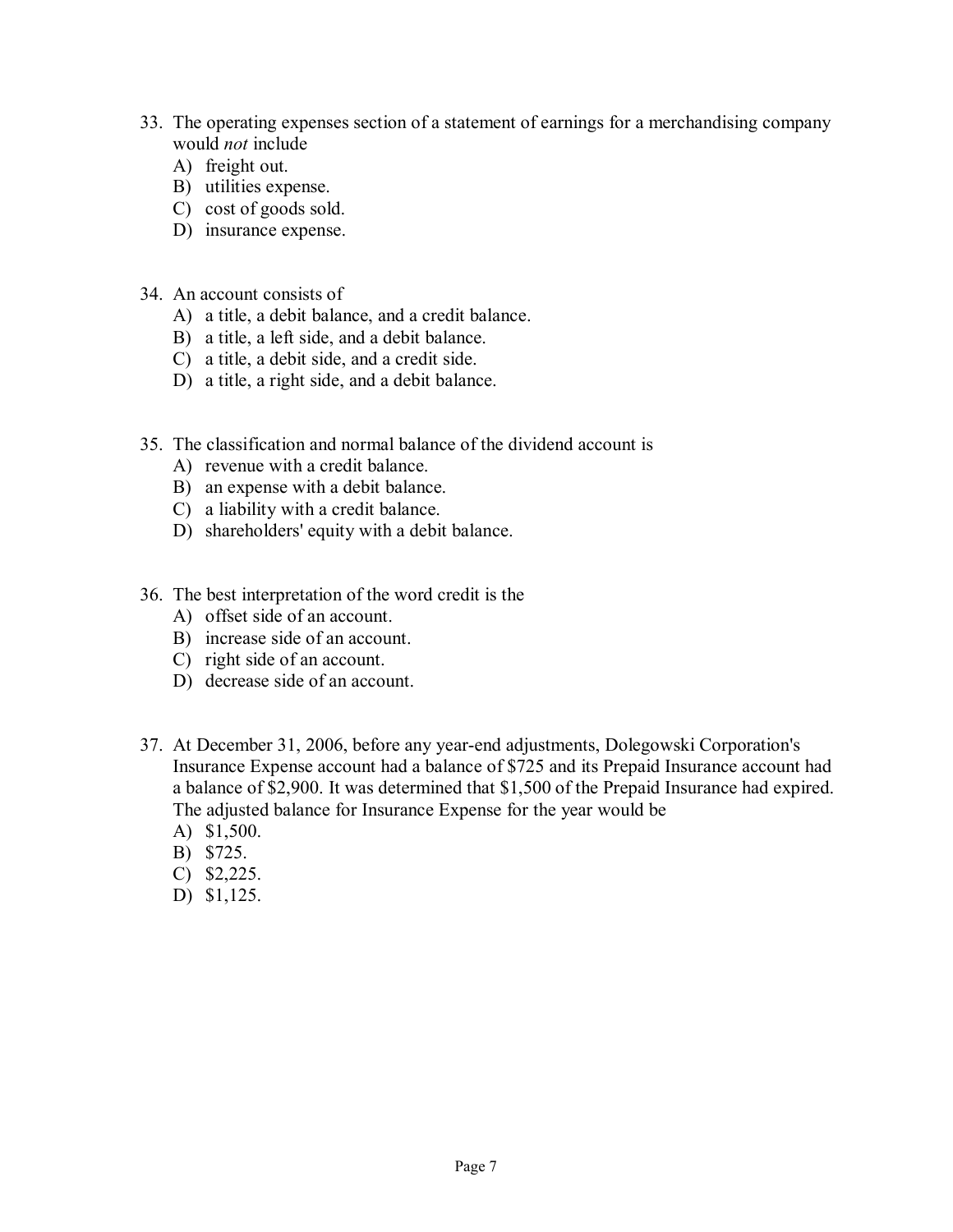- 38. An accountant has debited an asset account for \$1,000 and credited an expense account for \$500. Which of the following would be an *incorrect* way to complete the recording of the transaction?
	- A) Credit an asset account for \$500.
	- B) Credit another liability account for \$500.
	- C) Credit a shareholders' equity account for \$500.
	- D) Debit a shareholders' equity account for \$500.
- 39. Which of the following describes the classification and normal balance of the retained earnings account?
	- A) Asset, debit
	- B) Shareholders' equity, credit
	- C) Revenues, credit
	- D) Expense, debit
- 40. A T account is
	- A) a way of depicting the basic form of an account.
	- B) a special account used instead of a journal.
	- C) a special account used instead of a trial balance.
	- D) used for accounts that have both a debit and credit balance.
- 41. The collection of a \$1,000 account beyond the 2 percent discount period will result in a A) debit to Cash for \$980.
	- B) credit to Accounts Receivable for \$1,000.
	- C) credit to Cash for \$1,000.
	- D) debit to Sales Discounts for \$20.
- 42. A company uses the periodic inventory method and the beginning inventory is overstated by \$4,000 because the ending inventory in the previous period was overstated by \$4,000. The amounts reflected in the end of the current period balance sheet are

| Assets         | Shareholders' Equity |
|----------------|----------------------|
| a. Overstated  | Overstated           |
| b. Correct     | Correct              |
| c. Understated | Understated          |
| d. Overstated  | Correct              |
| A)<br>a        |                      |
| b              |                      |
|                |                      |

- $C$ )  $c$
- $D$ )  $d$